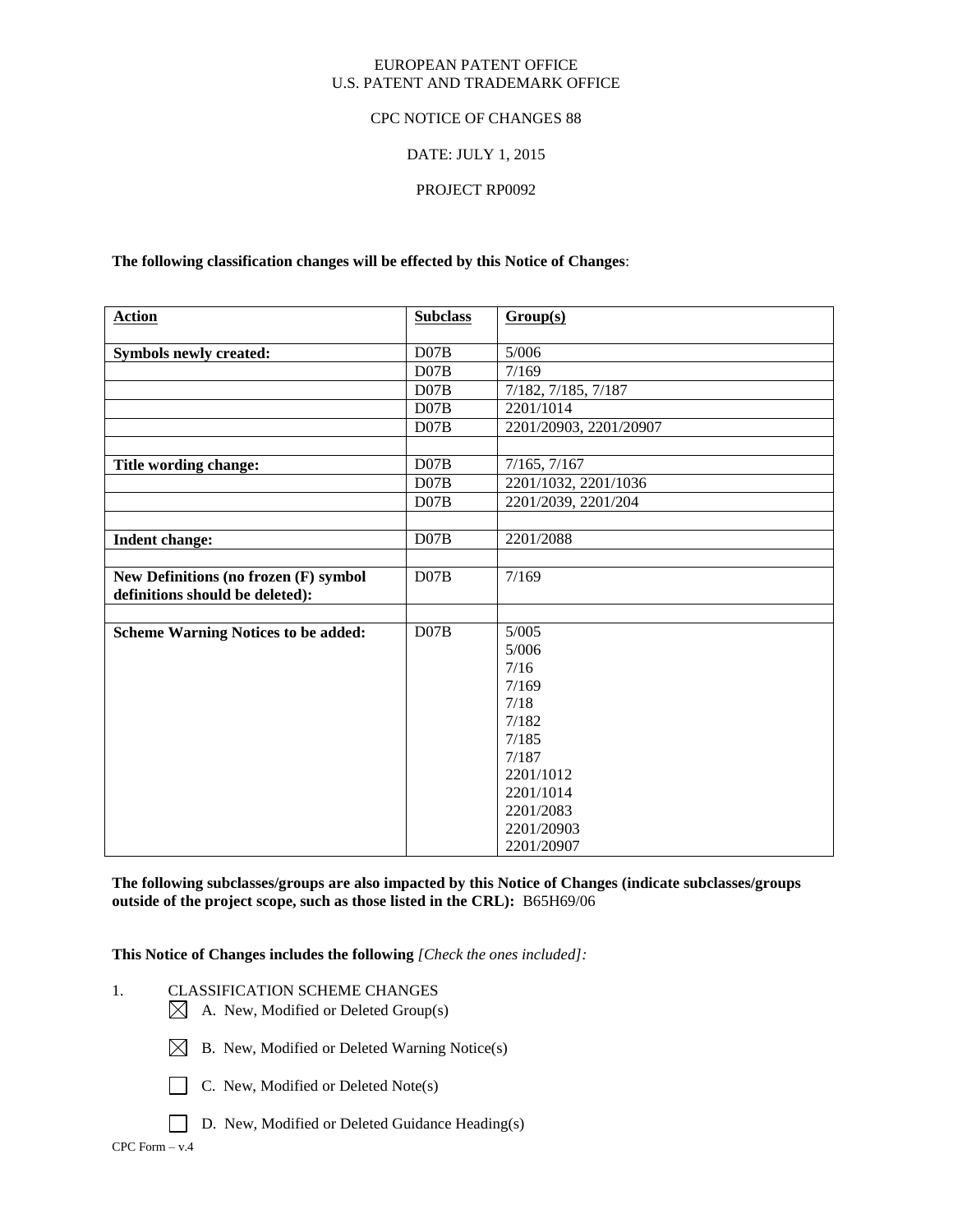## DATE: JULY 1, 2015

## PROJECT RP0092

- 2. DEFINITIONS (New or Modified)  $\boxtimes$  A. DEFINITIONS (Full definition template)
	- B. DEFINITIONS (Definitions Quick Fix)
- 3.  $\boxtimes$  REVISION CONCORDANCE LIST (RCL)
- 4.  $\boxtimes$  CHANGES TO THE CPC-TO-IPC CONCORDANCE LIST (CICL)
- 5.  $\boxtimes$  CROSS-REFERENCE LIST (CRL)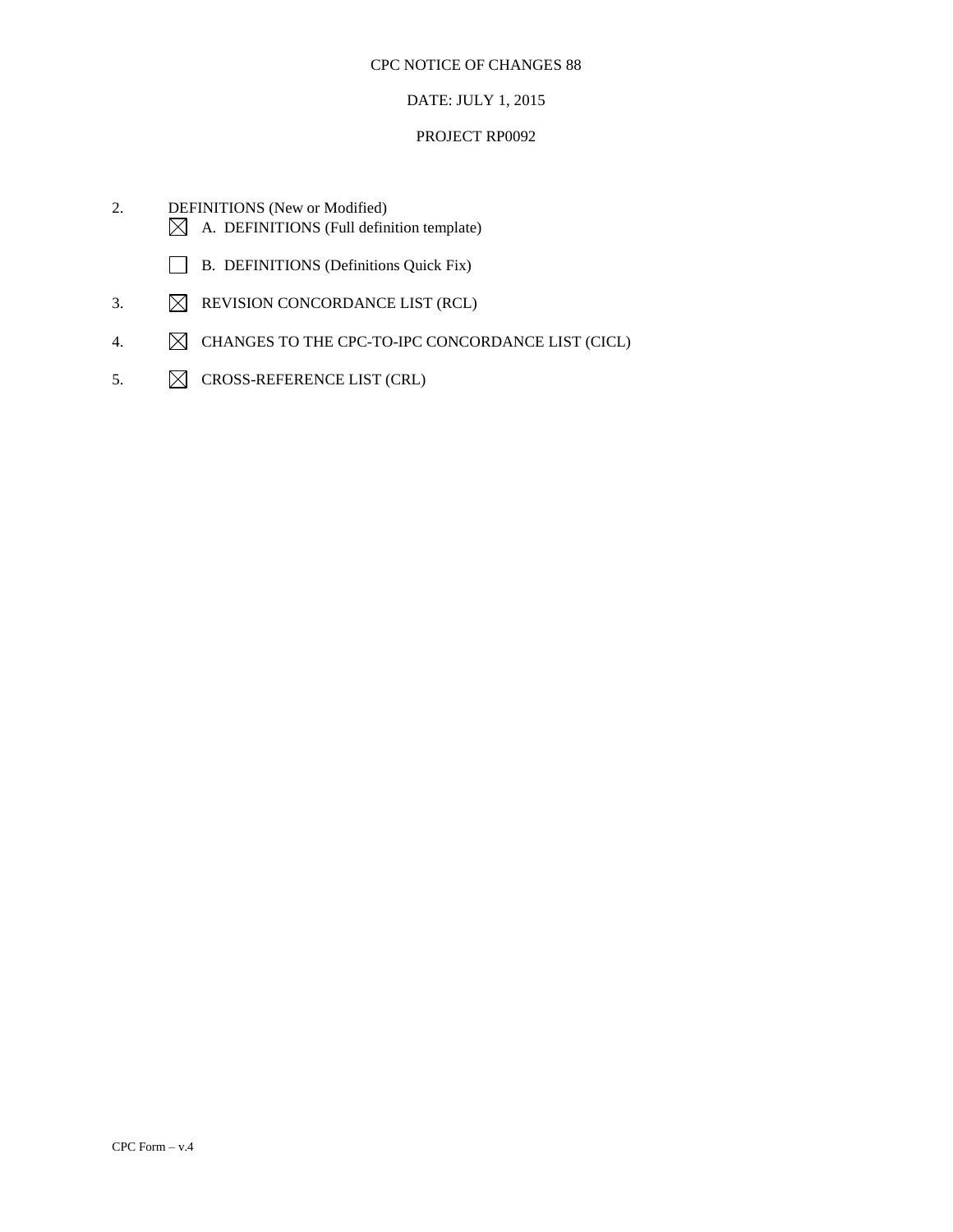## DATE: JULY 1, 2015

## PROJECT RP0092

## 1. CLASSIFICATION SCHEME CHANGES

## A. New, Modified or Deleted Group(s)

**SUBCLASS D07B - ROPES OR CABLES IN GENERAL (joining ropes or cables to one another or to other objects B65H69/00 , F16G11/00 ; { mountaineering ropes A63B29/02 }; mechanical finishing or dressing of ropes D02J ; { braiding D04C }; decorative ropes or cords D04D ; suspension cables for bridges E01D19/16 ; specially adapted for driving, or for being driven by, pulleys or other gearing elements F16G9/00 ; electric cables or joints insofar as electrical aspects are essential H01B , H01R )** 

| Type*                         | <b>Symbol</b>         | <b>Indent</b><br>Level<br><b>Number</b>  | <b>Title</b><br>(new or modified)<br>"CPC only" text should be enclosed in                                                                                                                                                                                                                                                                                                                                                                                                                  | <b>Transferred to</b> #                         |
|-------------------------------|-----------------------|------------------------------------------|---------------------------------------------------------------------------------------------------------------------------------------------------------------------------------------------------------------------------------------------------------------------------------------------------------------------------------------------------------------------------------------------------------------------------------------------------------------------------------------------|-------------------------------------------------|
|                               |                       | of dots<br>(e.g. 0, 1,<br>$\overline{2}$ | {curly brackets}                                                                                                                                                                                                                                                                                                                                                                                                                                                                            |                                                 |
| $\mathbf C$                   | D07B5/005             | $\mathbf{1}$                             | {characterised by their outer shape or<br>surface properties}                                                                                                                                                                                                                                                                                                                                                                                                                               | D07B5/005<br>D07B5/006                          |
| $\mathbf N$                   | D07B5/006             | $\overline{2}$                           | {by the properties of an outer surface<br>polymeric coating}                                                                                                                                                                                                                                                                                                                                                                                                                                |                                                 |
| $\mathbf C$                   | D07B7/16              | $\mathbf 1$                              | Auxiliary apparatus                                                                                                                                                                                                                                                                                                                                                                                                                                                                         | D07B7/16<br>D07B7/169                           |
| M                             | D07B7/165             | $\overline{2}$                           | {for making slings}                                                                                                                                                                                                                                                                                                                                                                                                                                                                         |                                                 |
| $\mathbf M$                   | D07B7/167             | $\overline{2}$                           | {for joining rope components}                                                                                                                                                                                                                                                                                                                                                                                                                                                               |                                                 |
| $\overline{N}$<br>$\mathbf C$ | D07B7/169<br>D07B7/18 | $\overline{2}$<br>$\overline{2}$         | {for interconnecting two cable or rope<br>ends, e.g. by splicing or sewing (fixation<br>or holding of the ends prior to or during<br>splicing D07B7/162; joining the rope or<br>cable components individually or joining<br>the rope ends by permanent means such<br>as welding, gluing or crimp sleeve<br>D07B7/167; preparing the splice by<br>opening the ends D07B7/18)}<br>for spreading or untwisting ropes or<br>cables into constituent parts for treatment<br>or splicing purposes | D07B7/18<br>D07B7/182<br>D07B7/185<br>D07B7/187 |
| $\mathbf N$                   | D07B7/182             | 3                                        | {for spreading ropes or cables by hand-<br>operated tools for splicing purposes, e.g.<br>needles or spikes}                                                                                                                                                                                                                                                                                                                                                                                 |                                                 |
| $\mathbf N$                   | D07B7/185             | 3                                        | {for temporarily untwisting ropes or<br>cables into constituent parts for applying<br>a coating}                                                                                                                                                                                                                                                                                                                                                                                            |                                                 |
| $\mathbf N$                   | D07B7/187             | 3                                        | {for forming bulbs in ropes or cables}                                                                                                                                                                                                                                                                                                                                                                                                                                                      |                                                 |
| $\overline{C}$                | D07B2201/1012         | $\overline{2}$                           | characterised by their internal structure                                                                                                                                                                                                                                                                                                                                                                                                                                                   | D07B2201/1012<br>D07B2201/1014                  |
| N                             | D07B2201/1014         | 3                                        | characterised by being laid or braided<br>from several sub-ropes or sub-cables, e.g.<br>hawsers                                                                                                                                                                                                                                                                                                                                                                                             |                                                 |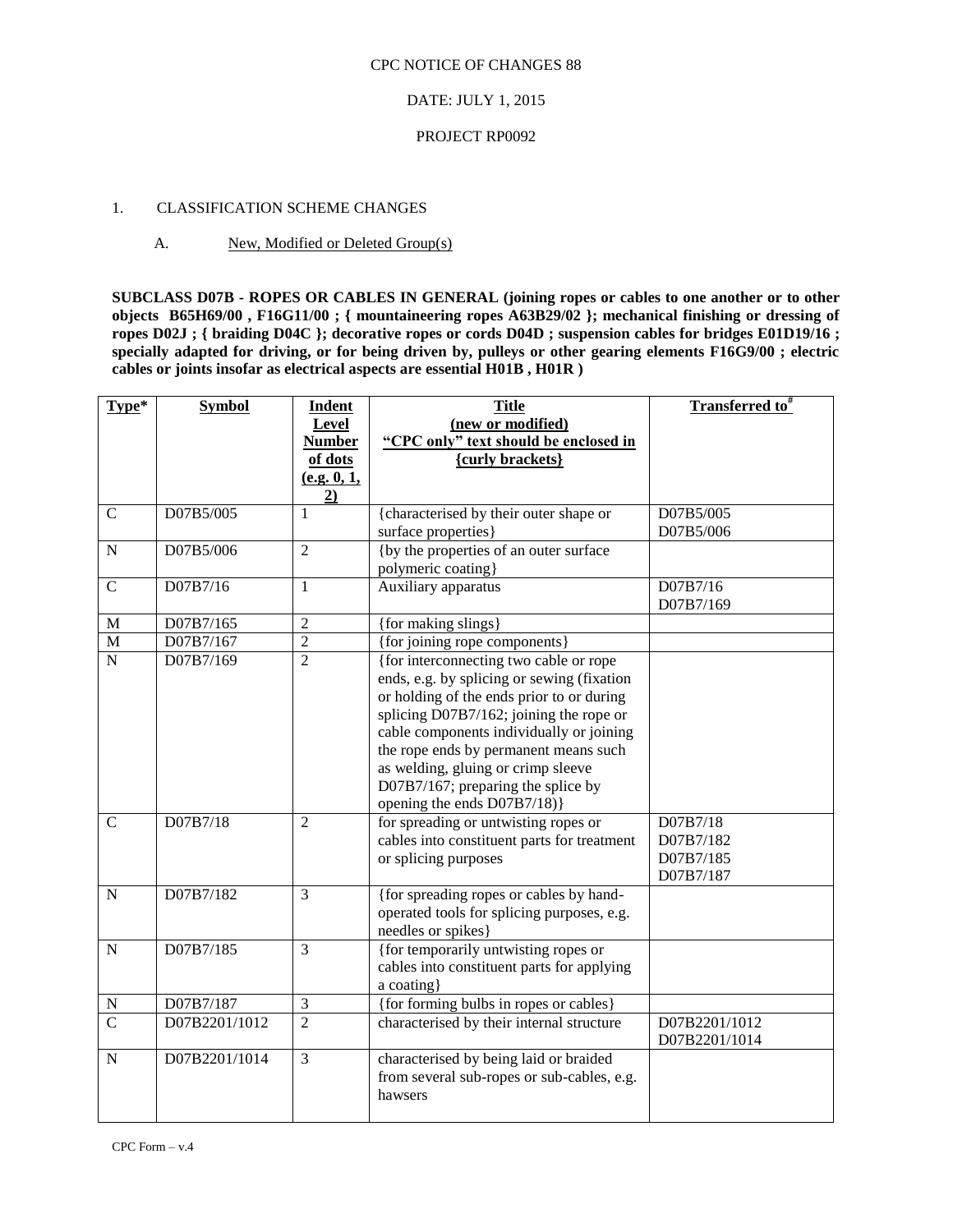## DATE: JULY 1, 2015

### PROJECT RP0092

| $Type*$       | <b>Symbol</b>  | Indent<br><b>Level</b><br><b>Number</b><br>of dots<br><u>(e.g. 0, 1, </u><br>$\overline{2)}$ | Title<br>(new or modified)<br>"CPC only" text should be enclosed in<br>{curly brackets} | <b>Transferred to</b> <sup>#</sup>                |
|---------------|----------------|----------------------------------------------------------------------------------------------|-----------------------------------------------------------------------------------------|---------------------------------------------------|
| M             | D07B2201/1032  | 3                                                                                            | three to eight strands respectively forming<br>a single layer                           |                                                   |
| M             | D07B2201/1036  | 3                                                                                            | nine or more strands respectively forming<br>multiple layers                            |                                                   |
| M             | D07B2201/2039  | $\overline{4}$                                                                               | three to eight wires or filaments<br>respectively forming a single layer                |                                                   |
| M             | D07B 2201/204  | $\overline{4}$                                                                               | nine or more wires or filaments<br>respectively forming multiple layers                 |                                                   |
| $\mathcal{C}$ | D07B2201/2083  | $\overline{c}$                                                                               | Jackets or coverings                                                                    | D07B2201/2083<br>D07B2201/20903<br>D07B2201/20907 |
| M             | D07B2201/2088  | 3                                                                                            | having multiple layers                                                                  |                                                   |
| $\mathbf U$   | D07B2201/209   | 3                                                                                            | comprising braided structures                                                           |                                                   |
| N             | D07B2201/20903 | 3                                                                                            | comprising woven structures                                                             |                                                   |
| N             | D07B2201/20907 | 3                                                                                            | comprising knitted structures                                                           |                                                   |

\*N = new entries where reclassification into entries is involved; C = entries with modified file scope where reclassification of documents from the entries is involved;  $Q =$  new entries which are firstly populated with documents via administrative transfers from deleted (D) entries. Afterwards, the transferred documents into the Q entry will either stay or be moved to more appropriate entries, as determined by intellectual reclassification; E= existing entries with enlarged file scope, which receive documents from C or D entries, e.g. when a limiting reference is removed from the entry title; M = entries with no change to the file scope (no reclassification);  $D =$  deleted entries;  $F =$  frozen entries will be deleted once reclassification of documents from the entries is completed;  $U =$  entries that are unchanged.

- \*\*No {curly brackets} are used for titles in CPC only subclasses, e.g. C12Y, A23Y; 2000 series symbol titles of groups found at the end of schemes (orthogonal codes); or the Y section titles. The {curly brackets} are used for 2000 series symbol titles found interspersed throughout the main trunk schemes (breakdown codes).
- For U groups, the minimum requirement is to include the U group located immediately prior to the N group or N group array, in order to show the N group hierarchy and improve the readability and understanding of the scheme. Always include the symbol, indent level and title of the U group in the table above.
- All entry types should be included in the scheme changes table above for better understanding of the overall scheme change picture. Symbol, indent level, and title are required for all types except "D" which requires only a symbol.
- #"Transferred to" column must be completed for all C, D, F, and Q type entries. F groups will be deleted once reclassification is completed.
- When multiple symbols are included in the "Transferred to" column, avoid using ranges of symbols in order to be as precise as possible.
- For administrative transfer of documents, the following text should be used: "< administrative transfer to XX>" or "<administrative transfer to XX and YY simultaneously>" when administrative transfer of the same documents is to more than one place.
- Administrative transfer to main trunk groups is assumed to be "invention information", unless otherwise indicated, and to 2000 series groups is assumed to be "additional information".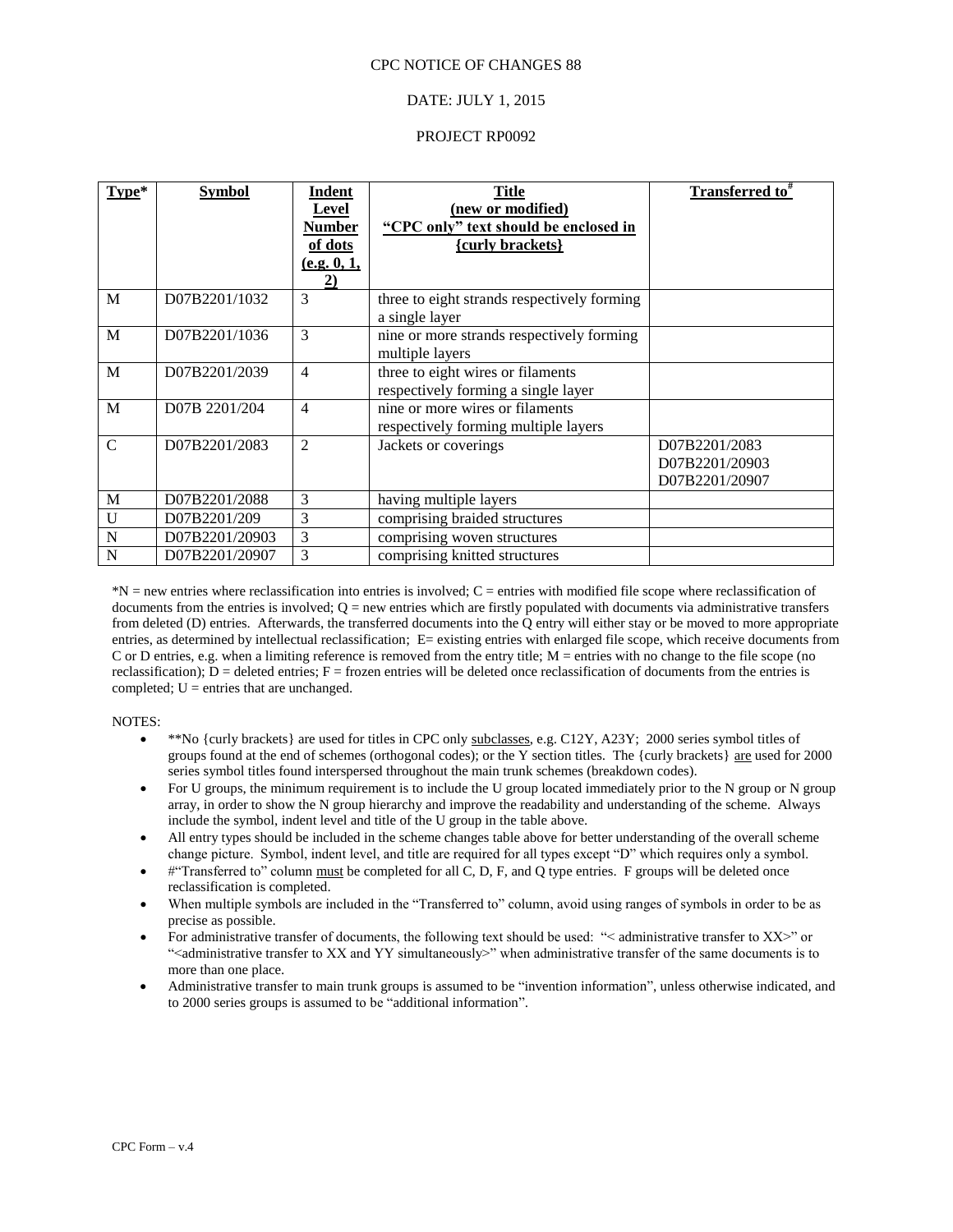#### DATE: JULY 1, 2015

#### PROJECT RP0092

## B. New, Modified or Deleted Warning notice(s)

**SUBCLASS D07B - ROPES OR CABLES IN GENERAL (joining ropes or cables to one another or to other objects B65H69/00 , F16G11/00 ; { mountaineering ropes A63B29/02 }; mechanical finishing or dressing of ropes D02J ; { braiding D04C }; decorative ropes or cords D04D ; suspension cables for bridges E01D19/16 ; specially adapted for driving, or for being driven by, pulleys or other gearing elements F16G9/00 ; electric cables or joints insofar as electrical aspects are essential H01B , H01R )** 

| Type* | Location  | <b>Old Warning notice</b> | <b>New/Modified Warning notice</b>                                                                                                                                                                                             |
|-------|-----------|---------------------------|--------------------------------------------------------------------------------------------------------------------------------------------------------------------------------------------------------------------------------|
| N     | D07B5/005 |                           | <b>WARNING</b><br>Group D07B5/005 is impacted by<br>reclassification into group<br>D07B5/006. Groups D07B5/005 and<br>D07B5/006 should be considered in<br>order to perform a complete search.                                 |
| N     | D07B5/006 |                           | <b>WARNING</b><br>Group D07B5/006 is incomplete<br>pending reclassification of<br>documents from group D07B5/005.<br>Groups D07B5/005 and D07B5/006<br>should be considered in order to<br>perform a complete search.          |
| N     | D07B7/16  |                           | <b>WARNING</b><br>Group D07B7/16 is impacted by<br>reclassification into group<br>D07B7/169. Groups D07B7/16 and<br>D07B7/169 should be considered in<br>order to perform a complete search.                                   |
| N     | D07B7/169 |                           | <b>WARNING</b><br>Group D07B7/169 is incomplete<br>pending reclassification of<br>documents from group D07B7/16.<br>Groups D07B7/16 and D07B7/169<br>should be considered in order to<br>perform a complete search.            |
| N     | D07B7/18  |                           | <b>WARNING</b><br>Group D07B7/18 is impacted by<br>reclassification into groups<br>D07B7/182, D07B7/185, and<br>D07B7/187. All groups listed in this<br>Warning should be considered in<br>order to perform a complete search. |
| N     | D07B7/182 |                           | <b>WARNING</b><br>Group D07B7/182 is incomplete<br>pending reclassification of<br>documents from group D07B7/18.<br>Groups D07B7/18 and D07B7/182<br>should be considered in order to<br>perform a complete search.            |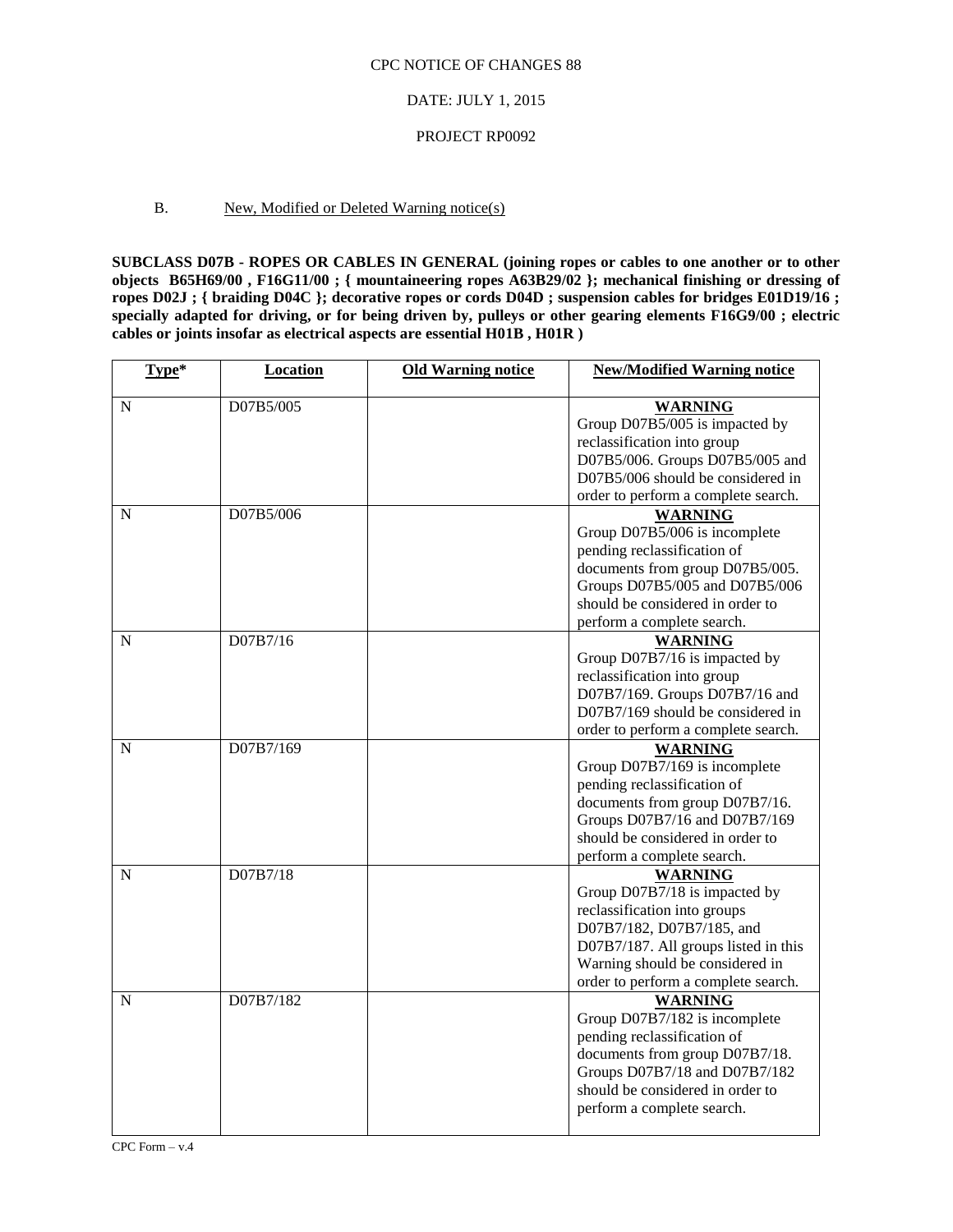# DATE: JULY 1, 2015

## PROJECT RP0092

| Type*       | <b>Location</b> | <b>Old Warning notice</b> | <b>New/Modified Warning notice</b>                   |
|-------------|-----------------|---------------------------|------------------------------------------------------|
| N           | D07B7/185       |                           | <b>WARNING</b>                                       |
|             |                 |                           | Group D07B7/185 is incomplete                        |
|             |                 |                           | pending reclassification of                          |
|             |                 |                           | documents from group D07B7/18.                       |
|             |                 |                           | Groups D07B7/18 and D07B7/185                        |
|             |                 |                           | should be considered in order to                     |
|             |                 |                           | perform a complete search.                           |
| N           | D07B7/187       |                           | <b>WARNING</b>                                       |
|             |                 |                           | Group D07B7/187 is incomplete                        |
|             |                 |                           | pending reclassification of                          |
|             |                 |                           | documents from group D07B7/18.                       |
|             |                 |                           | Groups D07B7/18 and D07B7/187                        |
|             |                 |                           | should be considered in order to                     |
|             |                 |                           | perform a complete search.                           |
| ${\bf N}$   | D07B2201/1012   |                           | <b>WARNING</b>                                       |
|             |                 |                           | Group D07B2201/1012 is impacted                      |
|             |                 |                           | by reclassification into group                       |
|             |                 |                           | D07B2201/1014. Groups                                |
|             |                 |                           | D07B2201/1012 and                                    |
|             |                 |                           | D07B2201/1014 should be                              |
|             |                 |                           |                                                      |
|             |                 |                           | considered in order to perform a<br>complete search. |
|             |                 |                           |                                                      |
| $\mathbf N$ | D07B2201/1014   |                           | <b>WARNING</b>                                       |
|             |                 |                           | Group D07B2201/1014 is                               |
|             |                 |                           | incomplete pending reclassification                  |
|             |                 |                           | of documents from group                              |
|             |                 |                           | D07B2201/1012. Groups                                |
|             |                 |                           | D07B2201/1012 and                                    |
|             |                 |                           | D07B2201/1014 should be                              |
|             |                 |                           | considered in order to perform a                     |
|             |                 |                           | complete search.                                     |
| N           | D07B2201/2083   |                           | <b>WARNING</b>                                       |
|             |                 |                           | Group D07B2201/2083 is impacted                      |
|             |                 |                           | by reclassification into groups                      |
|             |                 |                           | D07B2201/20903 and                                   |
|             |                 |                           | D07B2201/20907. Groups                               |
|             |                 |                           | D07B2201/2083, D07B2201/20903,                       |
|             |                 |                           | and D07B2201/20907 should be                         |
|             |                 |                           | considered in order to perform a                     |
|             |                 |                           | complete search.                                     |
| N           | D07B2201/20903  |                           | <b>WARNING</b>                                       |
|             |                 |                           | Group D07B2201/20903 is                              |
|             |                 |                           | incomplete pending reclassification                  |
|             |                 |                           | of documents from group                              |
|             |                 |                           | D07B2201/2083. Groups                                |
|             |                 |                           | D07B2201/2083 and                                    |
|             |                 |                           | D07B2201/20903 should be                             |
|             |                 |                           | considered in order to perform a                     |
|             |                 |                           | complete search.                                     |
|             |                 |                           |                                                      |
|             |                 |                           |                                                      |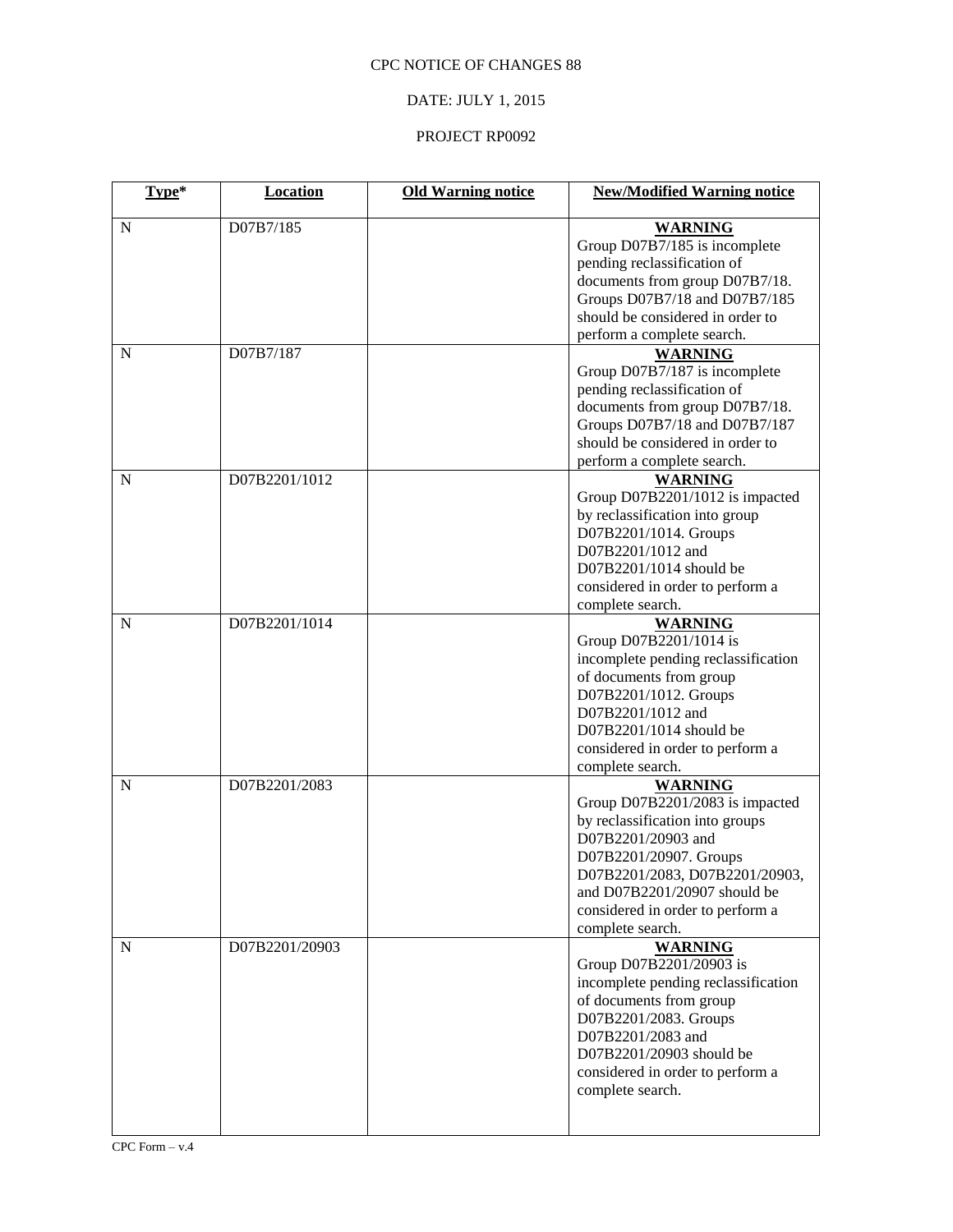## DATE: JULY 1, 2015

## PROJECT RP0092

| Type* | Location       | <b>Old Warning notice</b> | <b>New/Modified Warning notice</b>  |
|-------|----------------|---------------------------|-------------------------------------|
|       |                |                           |                                     |
| N     | D07B2201/20907 |                           | <b>WARNING</b>                      |
|       |                |                           | Group D07B2201/20907 is             |
|       |                |                           | incomplete pending reclassification |
|       |                |                           | of documents from group             |
|       |                |                           | D07B2201/2083. Groups               |
|       |                |                           | D07B2201/2083 and                   |
|       |                |                           | D07B2201/20907 should be            |
|       |                |                           | considered in order to perform a    |
|       |                |                           | complete search.                    |

 $N = new warning, M = modified warning, D = deleted warning$ 

NOTE: The "Location" column only requires the symbol PRIOR to the location of the warning. No further directions such as "before" or "after" are required.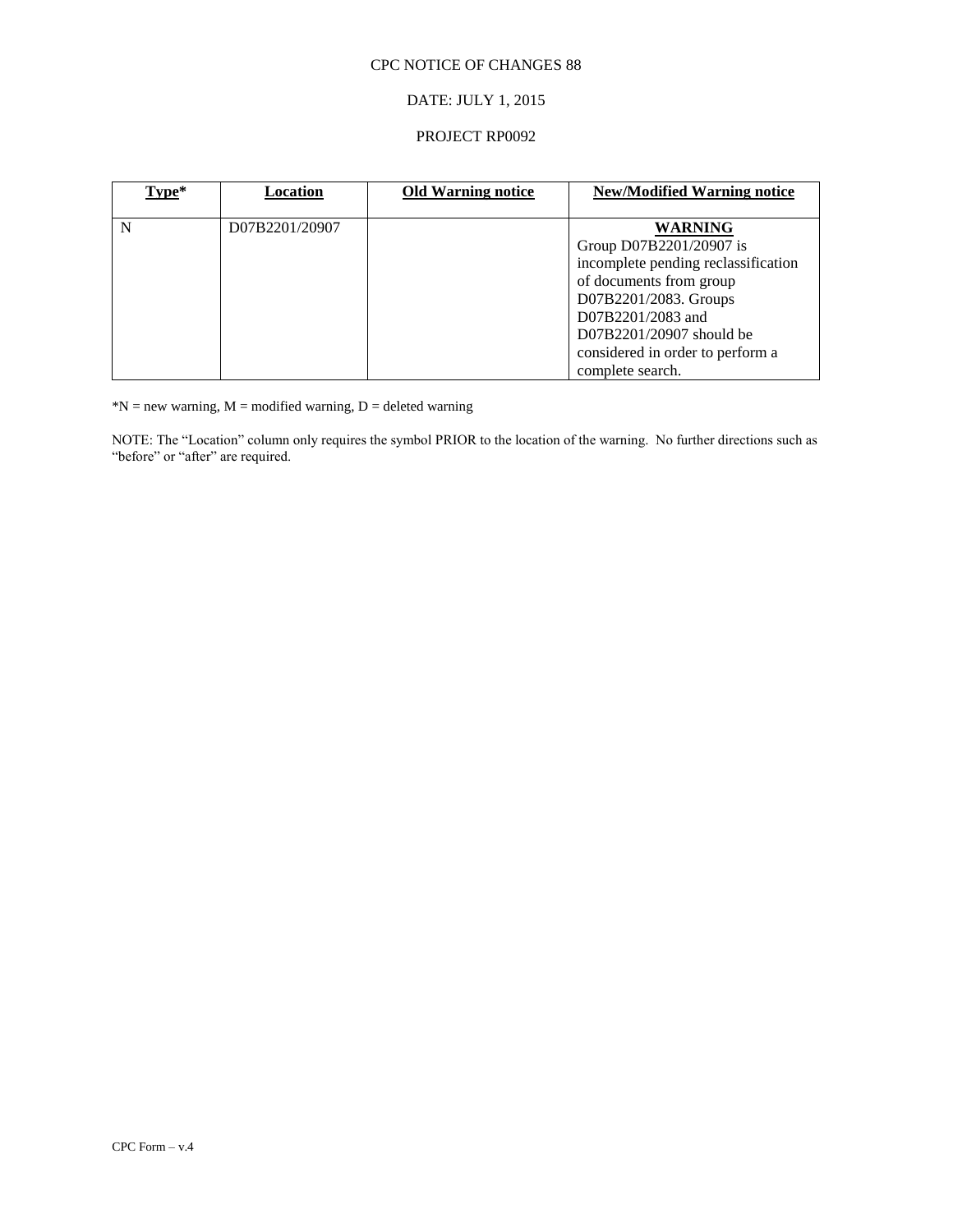DATE: JULY 1, 2015

PROJECT RP0092

# **2. A. DEFINITIONS (i.e. new or modified)**

**Insert the following (new):** 

# **D07B7/169**

**{for interconnecting two cable or rope ends, e.g. by splicing or sewing (fixation or holding of the ends prior to or during splicing D07B7/162; joining the rope or cable components individually or joining the rope ends by permanent means such as welding, gluing or crimp sleeve D07B7/167; preparing the splice by opening the ends D07B7/18)}**

# **Definition statement**

*This group/subgroup/subclass covers:*

Subject matter relating to interconnecting two ends of ropes or cables

# **References relevant to classification in this group**

*This group does not cover:* 

| vices or clamps for bending or holding the rope or cable during  | D07B7/162 |
|------------------------------------------------------------------|-----------|
| splicing                                                         |           |
| joining the rope or cable components individually or joining the | D07B7/167 |
| rope ends by permanent means such as welding, gluing or crimp    |           |
| sleeve                                                           |           |
| preparing the splice by opening the ends                         | D07B7/18  |
| forming of grommet eyes, i.e. methods of connecting one cable    | D07B1/185 |
| or rope end to the same rope or cable                            |           |

# **Informative references**

*Attention is drawn to the following places, which may be of interest for search:* 

splicing of filamentary material in general, especially of yarns:  $\frac{1865H69}{06}$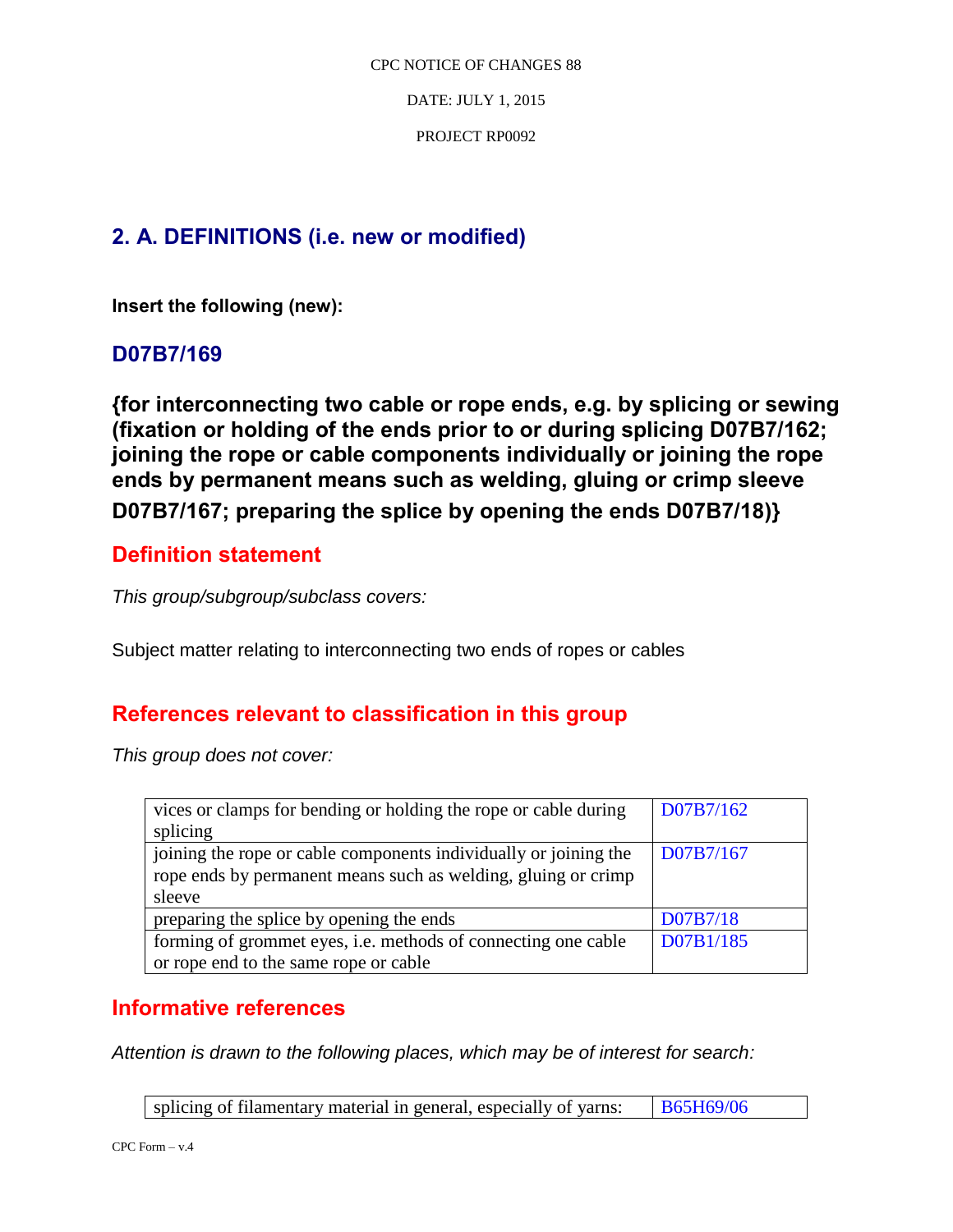## DATE: JULY 1, 2015

## PROJECT RP0092

## 3. REVISION CONCORDANCE LIST (RCL)

| Type*         | From CPC Symbol (existing) | To CPC Symbol(s) |
|---------------|----------------------------|------------------|
|               |                            |                  |
| $\mathcal{C}$ | D07B5/005                  | D07B5/005        |
|               |                            | D07B5/006        |
| $\mathcal{C}$ | D07B7/16                   | D07B7/16         |
|               |                            | D07B7/169        |
| C             | D07B7/18                   | D07B7/18         |
|               |                            | D07B7/182        |
|               |                            | D07B7/185        |
|               |                            | D07B7/187        |
| C             | D07B2201/1012              | D07B2201/1012    |
|               |                            | D07B2201/1014    |
| $\mathcal{C}$ | D07B2201/2083              | D07B2201/2083    |
|               |                            | D07B2201/20903   |
|               |                            | D07B2201/20907   |

 $*C$  = entries with modified file scope where reclassification of documents from the entries is involved;  $Q$  = new entries which are firstly populated with documents via administrative transfers from deleted (D) entries. Afterwards, the transferred documents into the Q entry will either stay or be moved to more appropriate entries, as determined by intellectual reclassification;  $D =$ deleted entries.

- $\bullet$  Only C, D, and Q type entries are included in the table above.
- When multiple symbols are included in the "To" column, avoid using ranges of symbols in order to be as precise as possible.
- For administrative transfer of documents, the following text should be used: "< administrative transfer to XX>" or "<administrative transfer to XX and YY simultaneously>" when administrative transfer of the same documents is to more than one place.
- Administrative transfer to main trunk groups is assumed to be "invention information", unless otherwise indicated, and to 2000 series groups is assumed to be "additional information".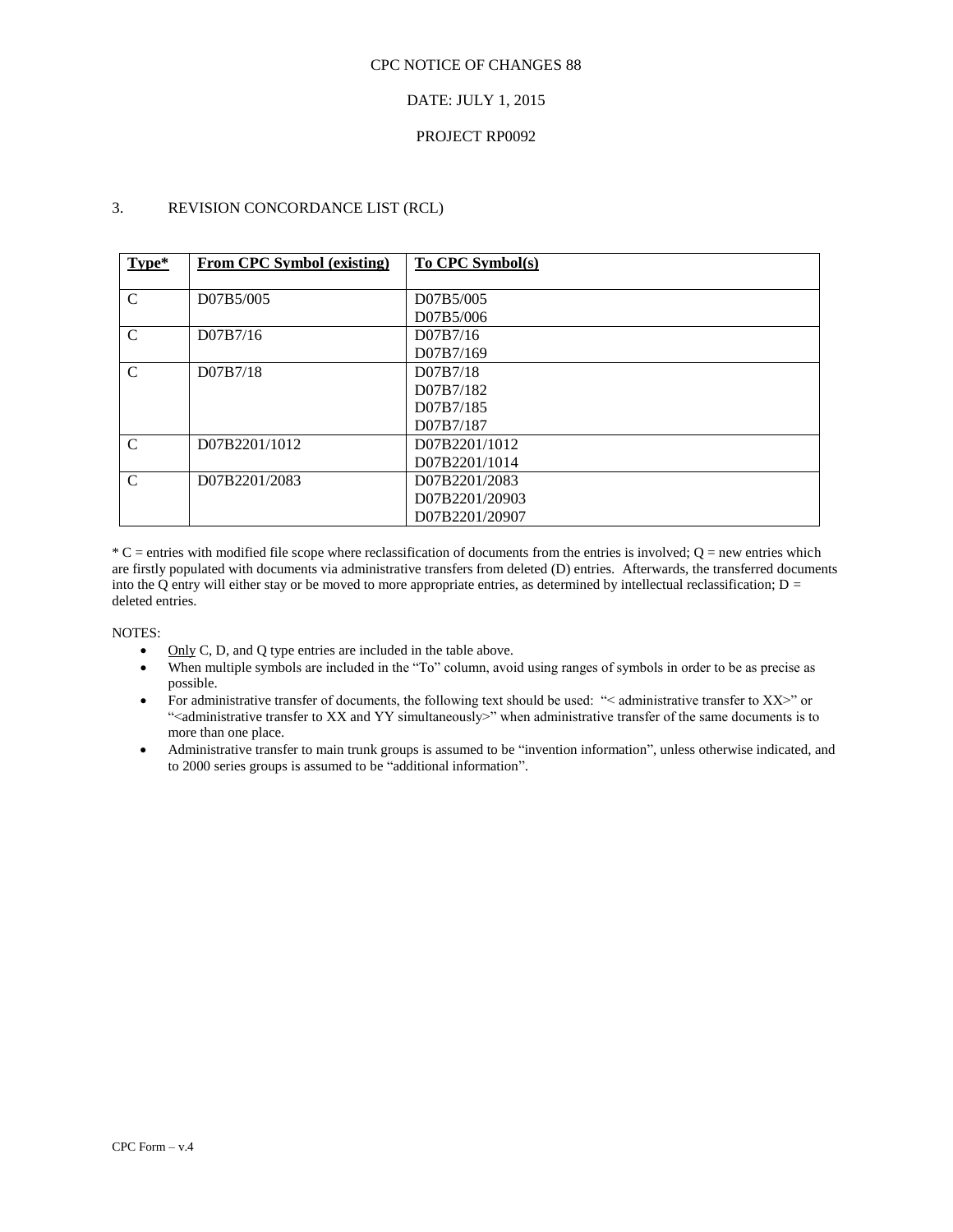## DATE: JULY 1, 2015

## PROJECT RP0092

## 4. CHANGES TO THE CPC-TO-IPC CONCORDANCE LIST (CICL)

| CPC            | $IPC$          | Action*     |
|----------------|----------------|-------------|
|                |                |             |
| D07B5/006      | D07B5/00       | new CPC/IPC |
| D07B7/169      | D07B7/16       | new CPC/IPC |
| D07B7/182      | D07B7/18       | new CPC/IPC |
| D07B7/185      | D07B7/18       | new CPC/IPC |
| D07B7/187      | D07B7/18       | new CPC/IPC |
| D07B2201/1014  | <b>CPCONLY</b> | new         |
| D07B2201/20903 | <b>CPCONLY</b> | new         |
| D07B2201/20907 | <b>CPCONLY</b> | new         |

\*Action column:

- For an (N) or (Q) entry, provide an IPC symbol and complete the Action column with "NEW."
- For an existing CPC main trunk entry or indexing entry where the existing IPC symbol needs to be changed, provide an updated IPC symbol and complete the Action column with "UPDATED."
- For a (D) CPC entry or indexing entry complete the Action column with "DELETE." IPC symbol does not need to be included in the IPC column.
- For an (N) 2000 series CPC entry which is positioned within the main trunk scheme (breakdown code) provide an IPC symbol and complete the action column with "NEW".
- For an (N) 2000 series CPC entry positioned at the end of the CPC scheme (orthogonal code), with no IPC equivalent, complete the IPC column with "CPCONLY" and complete the action column with "NEW".

- F symbols are not included in the CICL table above.
- E and M symbols are not included in the CICL table above unless a change to the existing IPC is desired.